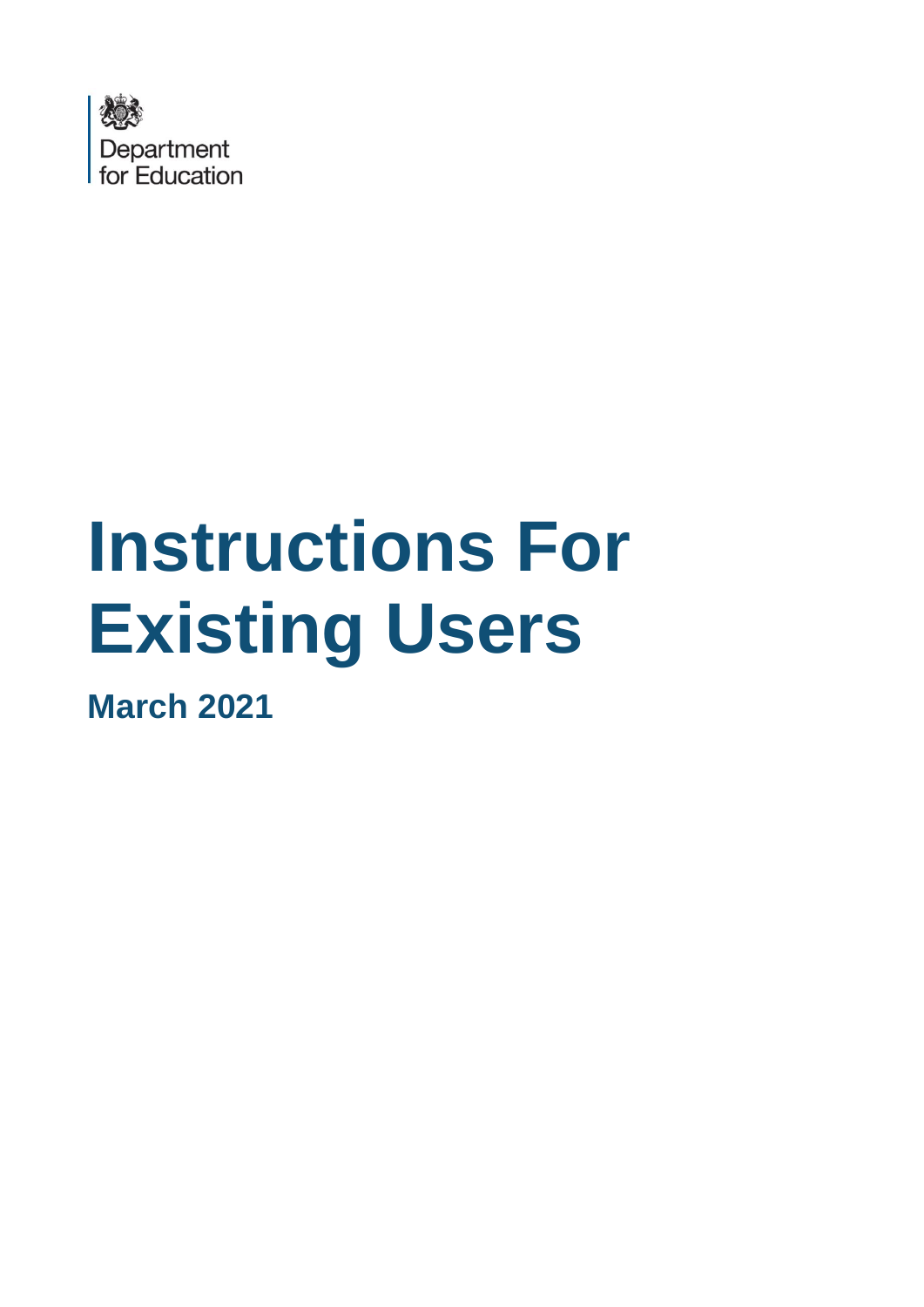## **Login Details for Existing Users**

To complete the checking exercise you should log into the appropriate tables checking website for your key stage with your existing username and password.

- If you have forgotten your username please use the 'forgotten username' link on the login page. You will be required to enter your email address and to give the answer to your security question.
- If you have forgotten your password please use the 'forgotten password' link on the login page. You will be required to enter your username, your email address and to give the answer to your security question. A new temporary password will be automatically emailed to you.
- Due to spam filtering please check your junk/clutter folder if the password has not arrived within a few minutes.

Once you have logged into the website with your username and temporary password you will be required to create a new password of your own choice.

• Please note your new password must contain at least 10 characters, including an upper case and a lower case letter, a number and a special character (for example #/?).

### **Manage User Facility**

It is important for the headteacher to log in to the checking exercise website to check the current usernames and accounts held for the school.

By using the **'Manage user'** facility on the appropriate tables checking website for your key stage, the headteacher can create User accounts for members of staff as well as an Administrator account.

#### **Please note these accounts cannot be created by the Schools Helpline and must be managed by the headteacher.**

The Headteacher or Administrator can also reset passwords, edit details and delete accounts for staff members.

Once a new account is created a unique personal username and a temporary password are separately emailed to the new account holder. The new user should follow the same detailed procedure of creating a password of their choice.